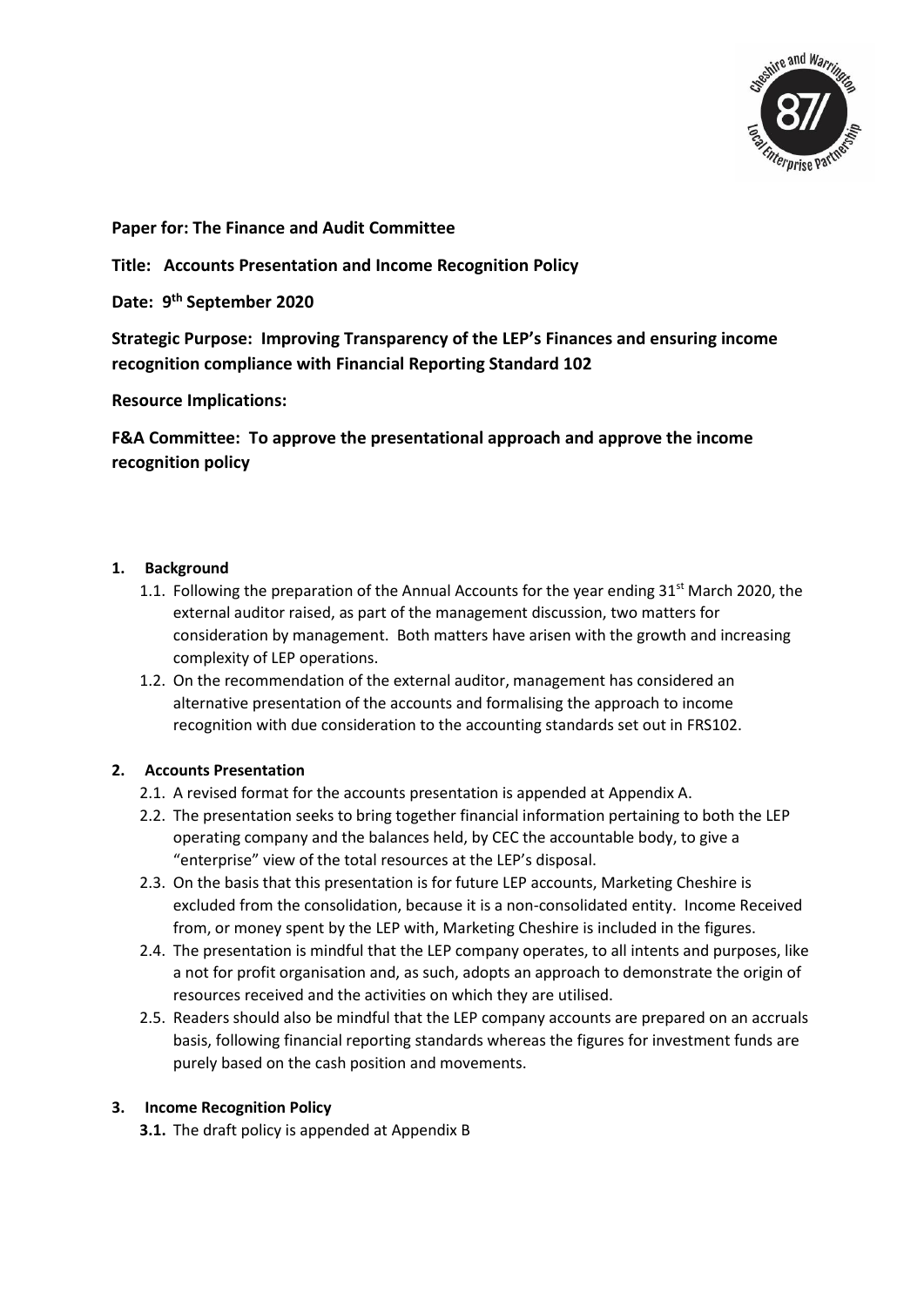## **4. Recommendation**

- 4.1. That the committee approves the revised presentational format
- 4.2. That the committee approves the income recognition policy

**Ian Brooks**

**Finance and Commercial Director**

**September 2020**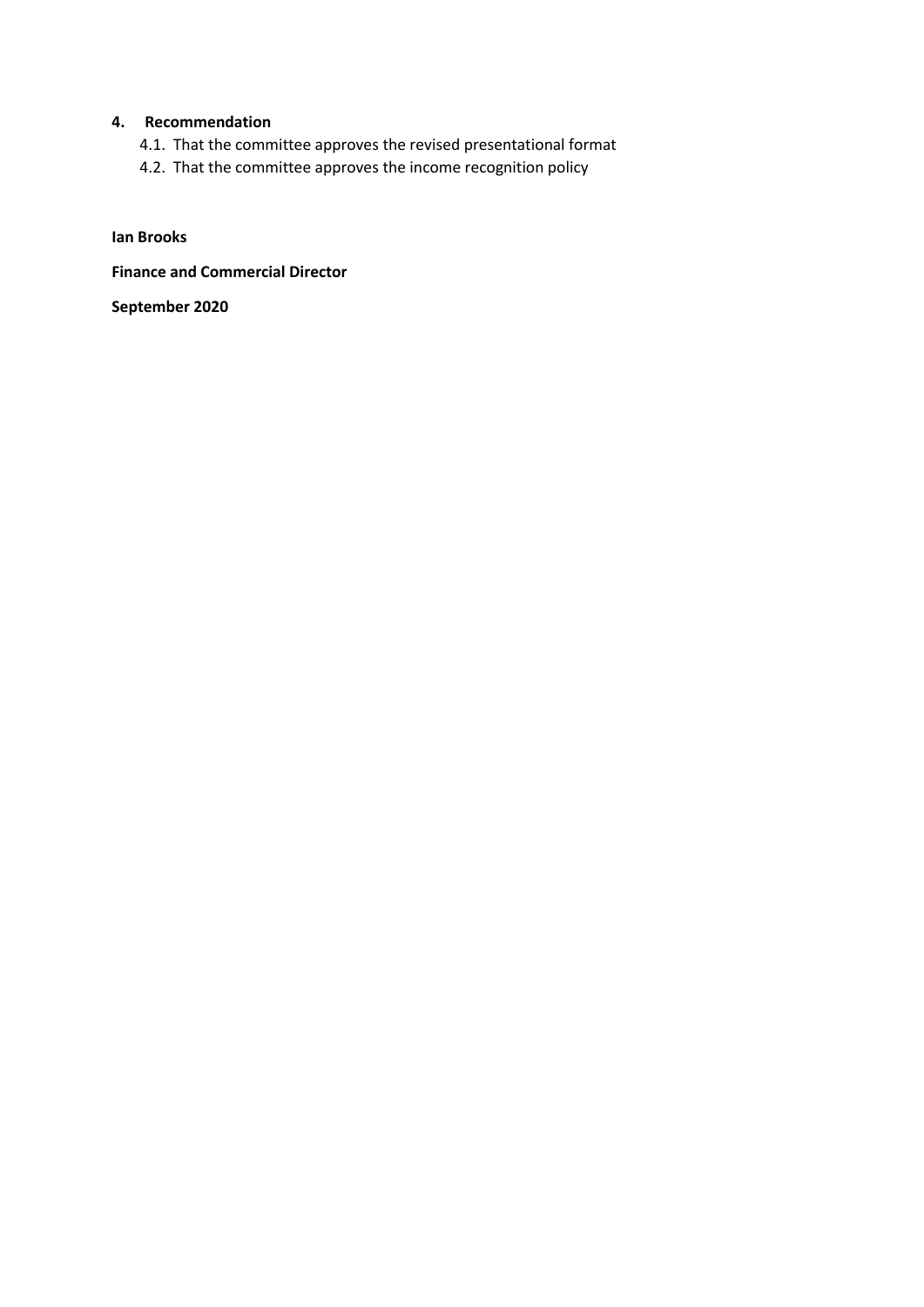## **Appendix A**

## **Proposed Accounts Presentation**

| <b>SUMMARY OF 2019-20 FUNDING</b>        |                         |            |                         |                       |                       |
|------------------------------------------|-------------------------|------------|-------------------------|-----------------------|-----------------------|
| £'000                                    | <b>LEP ORGANISATION</b> |            | <b>INVESTMENT FUNDS</b> |                       |                       |
|                                          | Core Activity           | Delivery   | Local Growth            | <b>Growing Places</b> | Retained              |
|                                          |                         | Programmes |                         |                       | <b>Business Rates</b> |
| <b>Opening Balance</b>                   |                         |            | 22,864                  | 10,381                | 1,209                 |
|                                          |                         |            |                         |                       |                       |
| Resources Receivable:                    |                         |            |                         |                       |                       |
| <b>Central Government</b>                | 516                     | 597        | 8,235                   |                       |                       |
| <b>Central Government NP11</b>           |                         | 602        |                         |                       |                       |
| Local Authorities incl. Business Rates   | 797                     | 240        |                         |                       | 919                   |
| <b>Investment Loans Repaid</b>           |                         |            |                         | 595                   |                       |
| <b>LEP Borrowing</b>                     |                         |            |                         | (7,694)               | 7,694                 |
| Other                                    | 350                     | 195        |                         |                       |                       |
| Resources Expended:                      |                         |            |                         |                       |                       |
| Infrastructure Projects                  |                         | (240)      | (26, 963)               |                       | (7,694)               |
| Skills & Education                       |                         | (416)      | (137)                   |                       |                       |
| <b>Business Growth &amp; Support</b>     |                         | (377)      |                         |                       |                       |
| Northern Powerhouse 11                   |                         | (598)      |                         |                       |                       |
| <b>Strategy, Planning and Operations</b> | (1,640)                 |            |                         |                       | (1, 332)              |
| <b>Closing Balance</b>                   | 23                      | 3          | 3,999                   | 3,282                 | 796                   |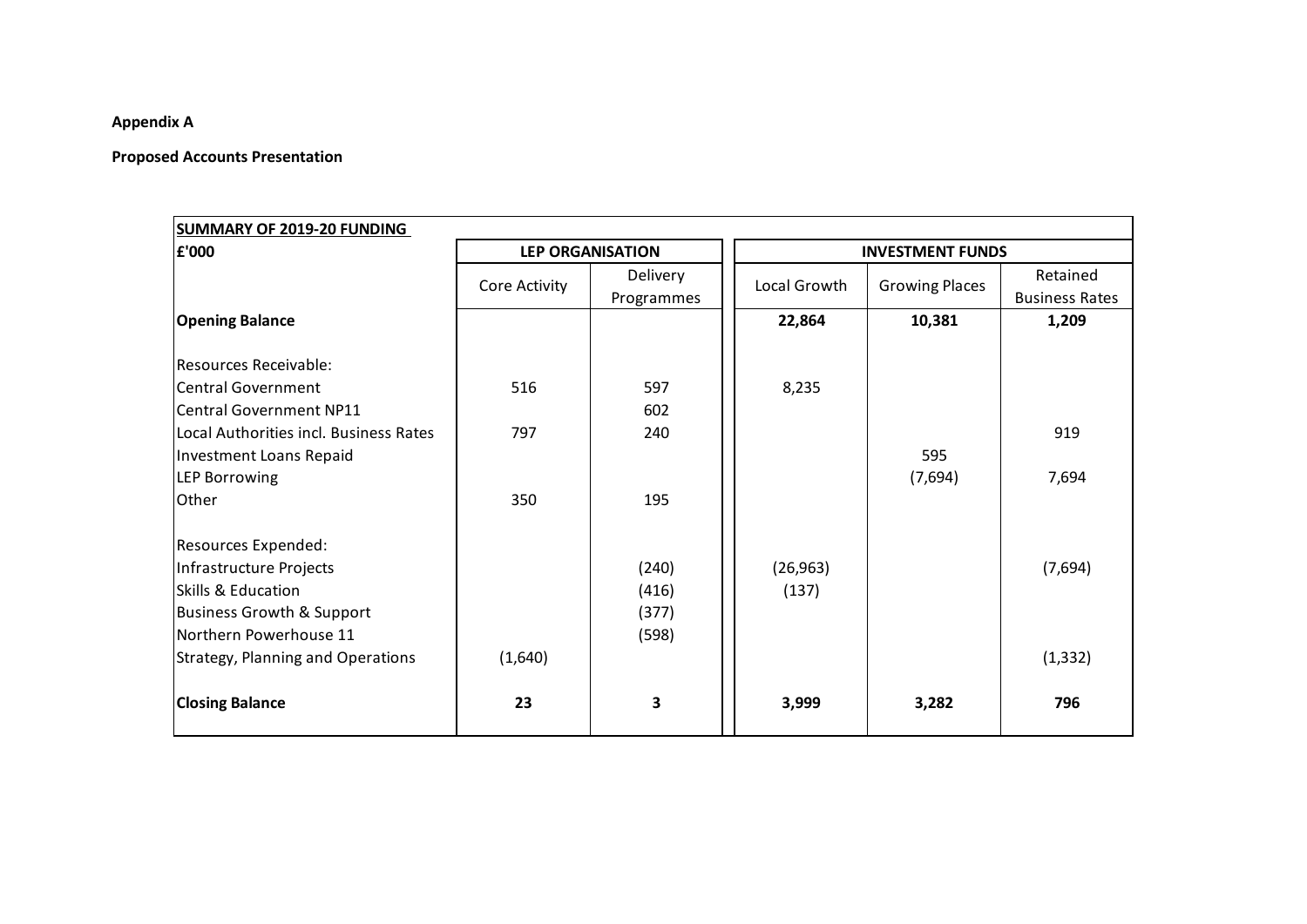**Appendix B**



# **Cheshire and Warrington LEP**

## **Income Recognition Policy**

#### **Background**

CWLEP receives income resources under a variety of different types of contractual agreements and arrangements including, but not exhaustively:

- General Grant from Government
- Government Grant for specific purposes
- Management fees charged to administer investment programmes
- Subscriptions from Local Authorities
- Supplementary Grants derived from interest earned on balances by the Accountable Body
- Drawdown of retained business rates
- Retrospective reimbursement of expenditures incurred by the CWLEP as a delivery partner and claimed from programme and project leads
- Management Fees

In preparing its' statutory accounts, CWLEP follows the standards and requirements laid out by FRS102 (The Financial Reporting Standard applicable in the UK and Republic of Ireland). FRS102 sets out in two paragraphs approaches to income recognition that apply to the majority of the circumstances in which income is received. They are:

- "23.15 When services are performed by an indeterminate number of acts over a specified period of time, an entity recognises revenue on a straight-line basis over the specified period unless there is evidence that some other method better represents the stage of completion. When a specific act is much more significant than any other act, the entity postpones recognition of revenue until the significant act is executed.
- 23.16 When the outcome of the transaction involving the rendering of services cannot be estimated reliably, an entity shall recognise revenue only to the extent of the expenses recognised that it is probable will be recovered."

# **CWLEP Policy**

This policy sets out how CWLEP will recognise income in its accounts to meet the requirements of FRS102.

- 1. When a General Grant, Local Authority Subscription, Supplementary Grant is received without specific stipulations as to how that grant shall be spent, income shall be recognised in the period for which it is provided and on a straight line basis over the period.
- 2. When a Grant is provided for a specific purpose, e.g. Strategy Development, Improving Governance, these are considered significant and specific acts, and the income shall be recognised when the act is executed, such execution deemed by the defrayal of costs, which may be staff or with third parties, in relation to completing the act.